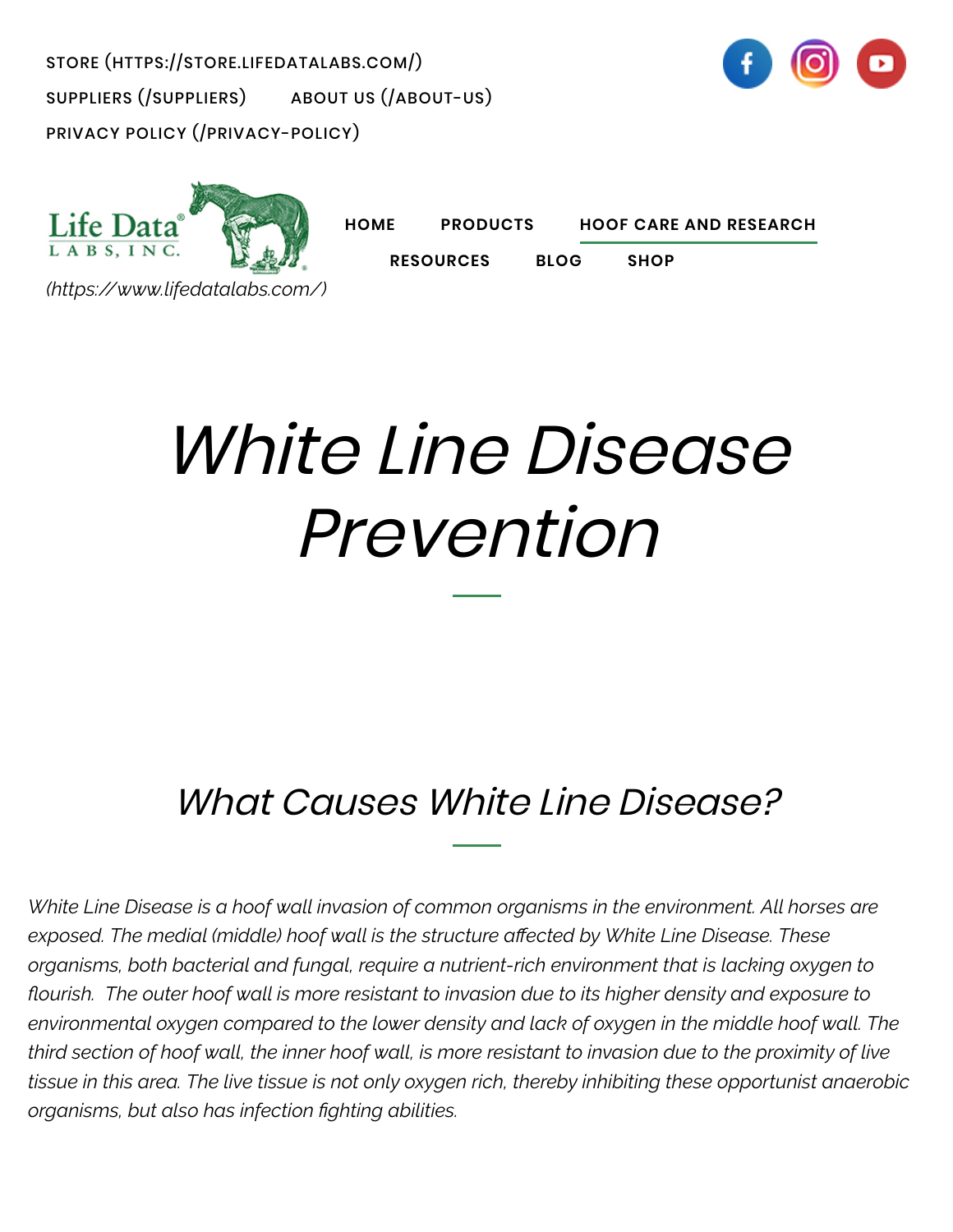

*Although a horse kept in a well-managed facility can develop White Line Disease without a clear cause, many cases have mechanical, environmental or nutritional contributing factors.*

*Trauma to the hoof capsule often creates bruising and bleeding. The damaged and leaking blood vessels create a good food source for the "hoof – eating" microbes. Other predisposing factors include a prior occurrence of an abscess or laminitis in which the hoof wall becomes full of holes and crevices, nail holes or hoof cracks allowing organisms to gain access, and high moisture environments which tend to soften the foot and allow the bacterial and fungal organisms an easier entrance into the hoof.*

*Excessive selenium supplementation predisposes horses to White Line Disease. Sulfur is required to build the strong cross links necessary for healthy hoof horn, however excess selenium substitutes in place of*

*sulfur creating weak hoof structure. The empty spaces create an environment conducive for the invasion of the bacterial and fungal organisms associated with White Line Disease.*

*Another nutrition-related contributing factor to White Line Disease is excessive bran in the horse's diet. Bran is the high #ber product of grain processing (grain hulls). Whether from wheat, rice, oats or other grains, bran contains phytates. Phytates block the absorption of calcium predisposing the horse to a calcium de#ciency and other mineral imbalances. Calcium is important in providing the "glue" for*  $cellular$  adhesion in the hoof tissue. Therefore hoof wall quality deteriorates with calcium deficiency. *Calcium de#ciency is often a result of diets high in bran and results in weak, crumbly hoof horn. The poor hoof wall quality creates holes and defects that allow the microbes associated with White Line Disease to penetrate.*

*It is also worthwhile to note that either an excess or de#ciency of Vitamin A can result in poor hoof quality resulting in a microbial invasion.*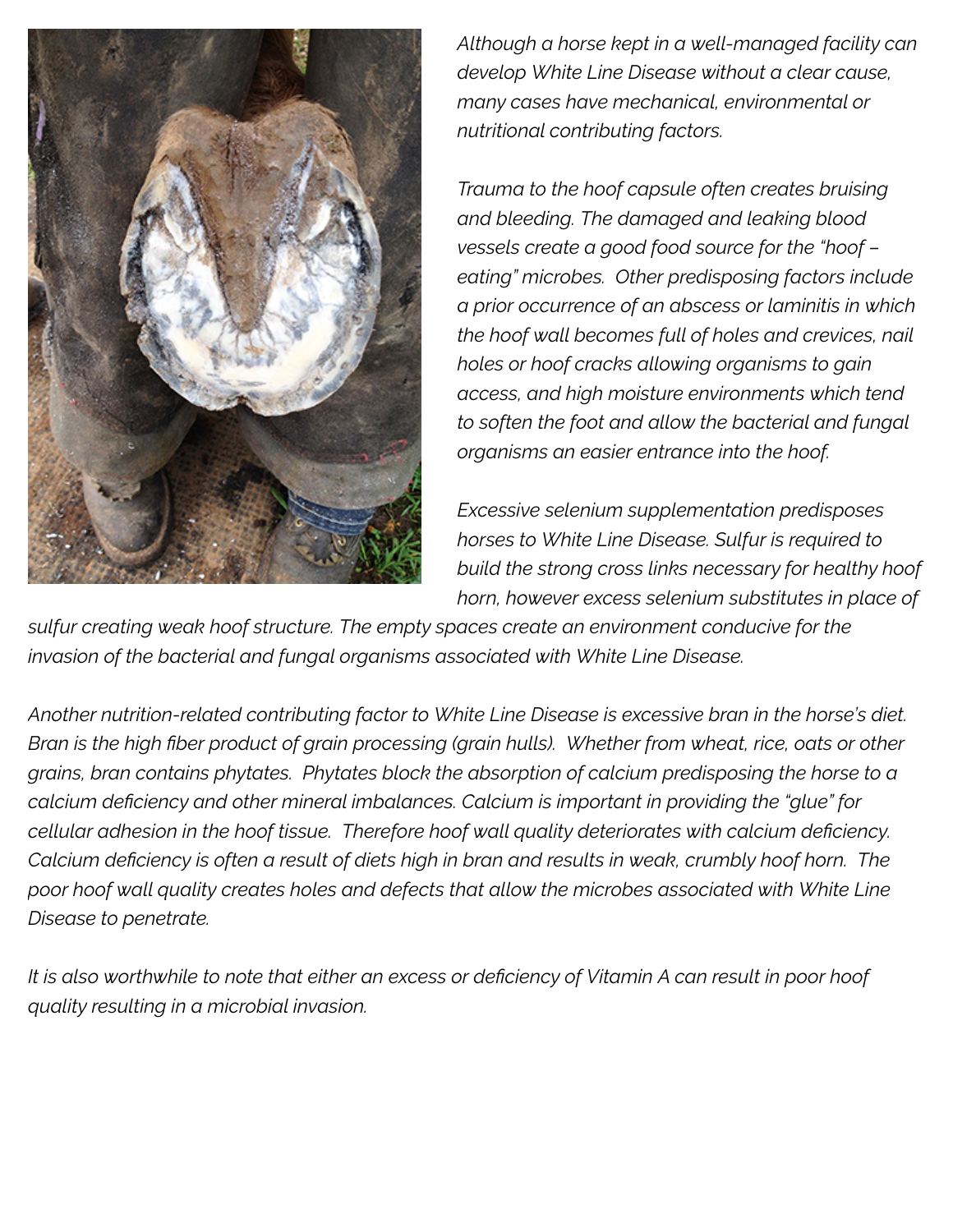### Symptoms of White Line Disease

*The medial (middle) hoof wall is the structure #rst a!ected. The initial stages are non-painful. Often the* farrier is the first to detect white line disease during a routine trimming or shoeing procedure. Irregularity *or thickening of the "white line" on the solar surface of the hoof is usually detectable, often with a dry, chalky material accumulating at the white line on the solar surface. The farrier may notice abnormal percussion in areas of the hoof wall. The hoof wall may be dished inward (concave) opposite of the a!ected areas and the hoof wall may bulge above the a!ected areas. As the hoof wall becomes increasingly hollow the outer hoof wall begins to break away. If the horse is shod, nail holes can appear darkened from previous shoeing, and the hoof wall develops less "nail holding" ability. Lameness develops in the advanced stages.*

#### White Line Disease Treatment

*Although proper nutrition creates a denser hoof wall that is more resistant to White Line Disease, applying a topical product that utilizes a blend of ingredients known to have antimicrobial properties is an important step. Iodine and tea tree oil are examples of ingredients with these properties. E!ective products are available with a sticky clay-like consistency which pack easily and stay in place within existing wall cracks, wall defects, old nail holes, and hoof wall separations for extended periods of time.*

*Do not use topical products that prevent oxygen from passing through the hoof wall. Avoid remedies containing caustic chemicals such as bleach, copper sulfate, grease, motor oil, pine tar, formaldehyde, acetone, and turpentine. A good rule of thumb would be to avoid preparations that you would not want in contact with your own skin.*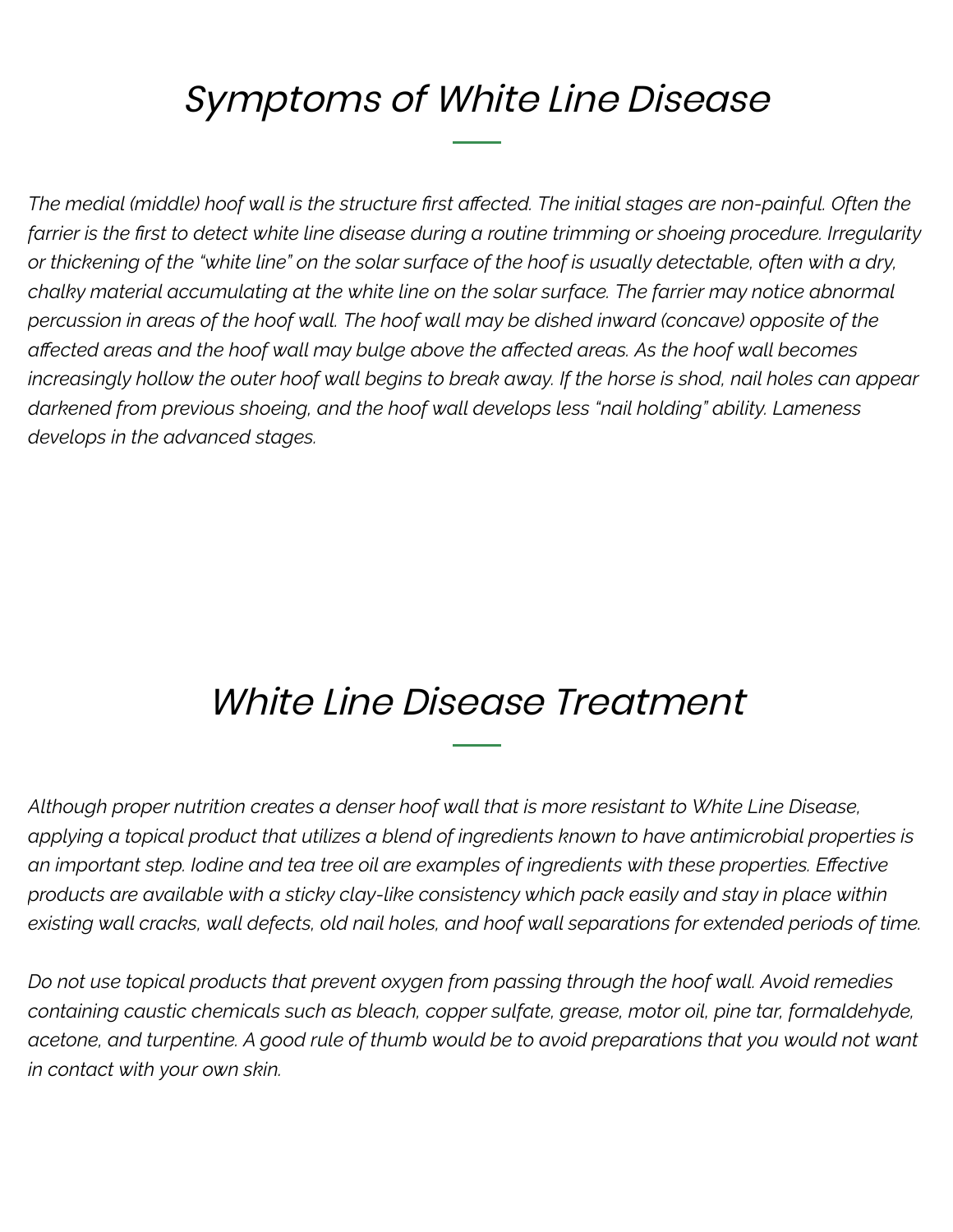*If the White Line Disease is extensive, hoof wall resection will allow oxygen to gain access to affected areas, thereby destroying the harmful hoof eating microbes that thrive in low oxygen environments.*

#### **Tips for Prevention of White Line Disease**

*Properly balanced nutrition strengthens the sole and hoof wall, thereby reducing the likelihood or severity of white line disease. The prevention of white line disease is most e!ective when a quality hoof supplement is utilized in combination with packing any existing hoof defects with a safe and effective topical hoof product containing ingredients known to combat microbes.*

## Recommended for Healthier **Hooves**



**Farrier's Formula Double Strength**



**® Life Data ® Hoof Clay ®**



**Farrier's Finish®**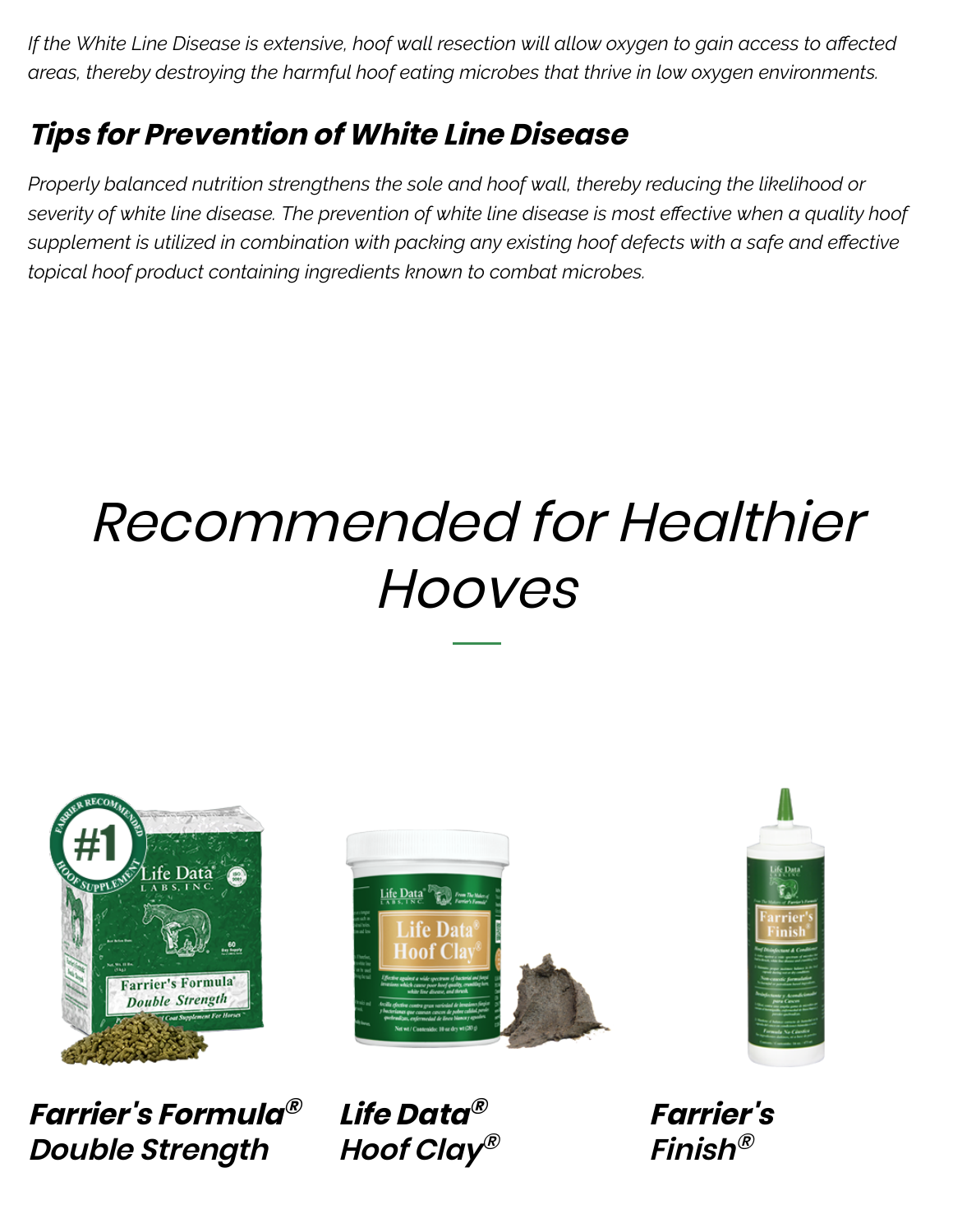*The nutrients provided in Farrier's Formula Double ® Strength promote a healthier and stronger hoof that is more resilient to infection.*

LEARN MORE [\(/FARRIERS-FORMULA-](https://www.lifedatalabs.com/farriers-formula-double-strength)DOUBLE-STRENGTH)

*Antimicrobial hoof packing clay for wall cracks, old nail holes, hoof wall separations, White Line Disease, and sole packing for Thrush.*

> LEARN MORE (/LIFE-[DATA-HOOF-CLAY\)](https://www.lifedatalabs.com/life-data-hoof-clay)

*Non-caustic hoof topical that defends against hoof-eating microbes while maintaining proper elasticity and shock absorption of the hoof wall.*

> LEARN MORE [\(/FARRIERS-FINISH\)](https://www.lifedatalabs.com/farriers-finish)



#### *Contact Us*



*SEND*

*CLEAR*

*Life Data Labs, Inc*

| Address:                 | Phone:     |
|--------------------------|------------|
| 12290 Highway 1-800-624- |            |
| 72                       | 1873       |
| Cherokee, AL             | 1-256-370- |
| 35616                    | 7555       |

*E-mail: cservice@lifedatalabs.com [\(mailto:cservice@lifedatalabs.com](mailto:cservice@lifedatalabs.com))*